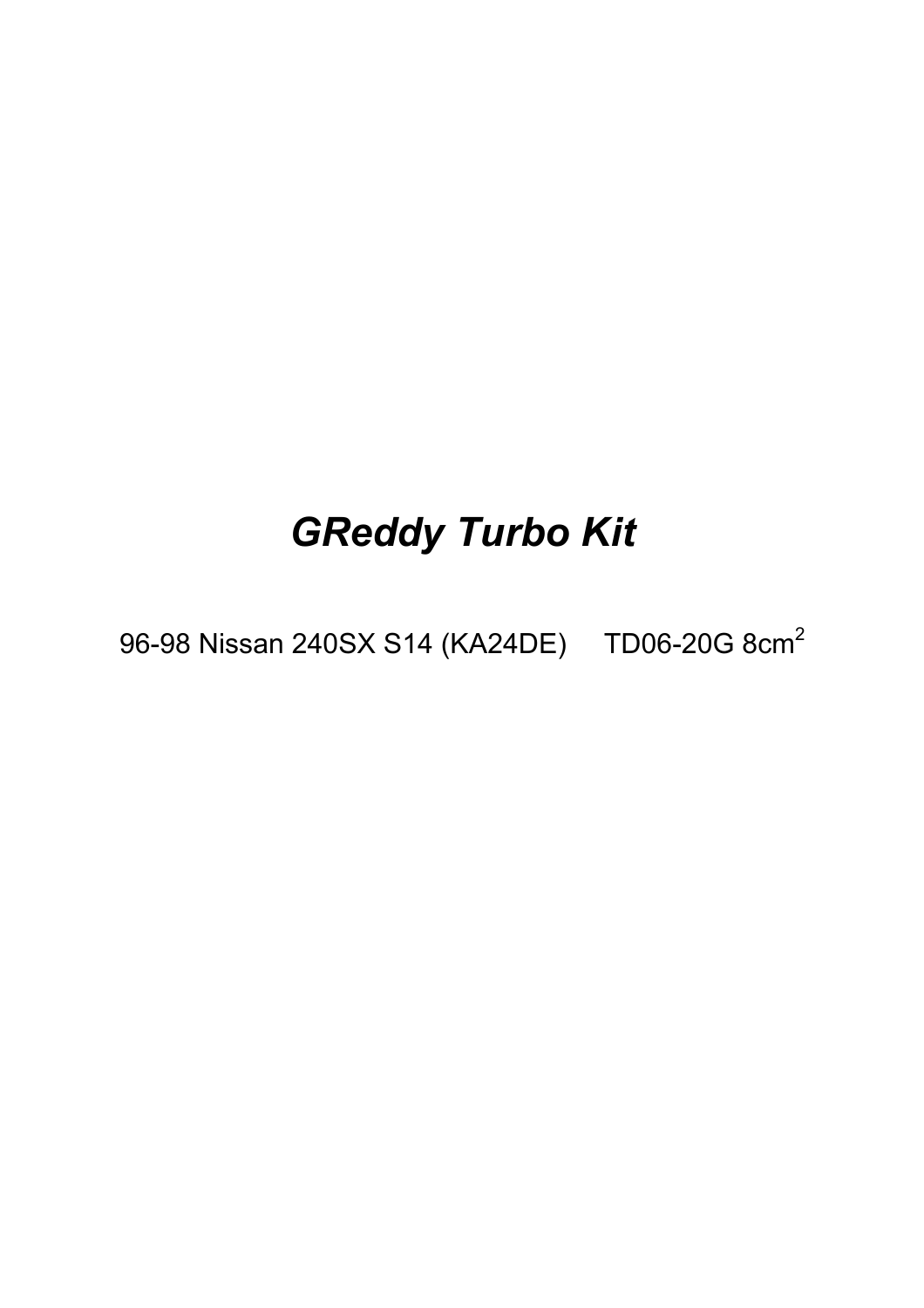# **Installation Manual**

# **Please read the entire manual before installing this kit.**

# Application:

| <b>Make</b>   | <b>Model</b> | <b>Chassis</b> | Year  |
|---------------|--------------|----------------|-------|
| <b>Nissan</b> | <b>240SX</b> | <b>S14</b>     | 96-98 |

- This *GReddy Turbo Kit* is designed only for the vehicles specified above.
- GReddy Front mount intercooler kit is recommended with this kit
- Premium grade gasoline (92 octane or higher) is required with this Kit.
- Make sure that the vehicle is not equipped with any ECU upgrade chips.
- Use of **GReddy Racing Spark Plugs ISO #7** or NGK plugs (colder than factory) is recommended with this kit.

### **Important**

- 1. This installation should only be performed by a trained specialist who is very familiar with the automobile's mechanical, electrical and fuel management system.
- 2. If installed by an untrained person, it may cause damage to the kit as well as the vehicle.
- 3. GReddy Performance Products Inc. is not responsible for any damage to the vehicle's electrical system caused by improper installation.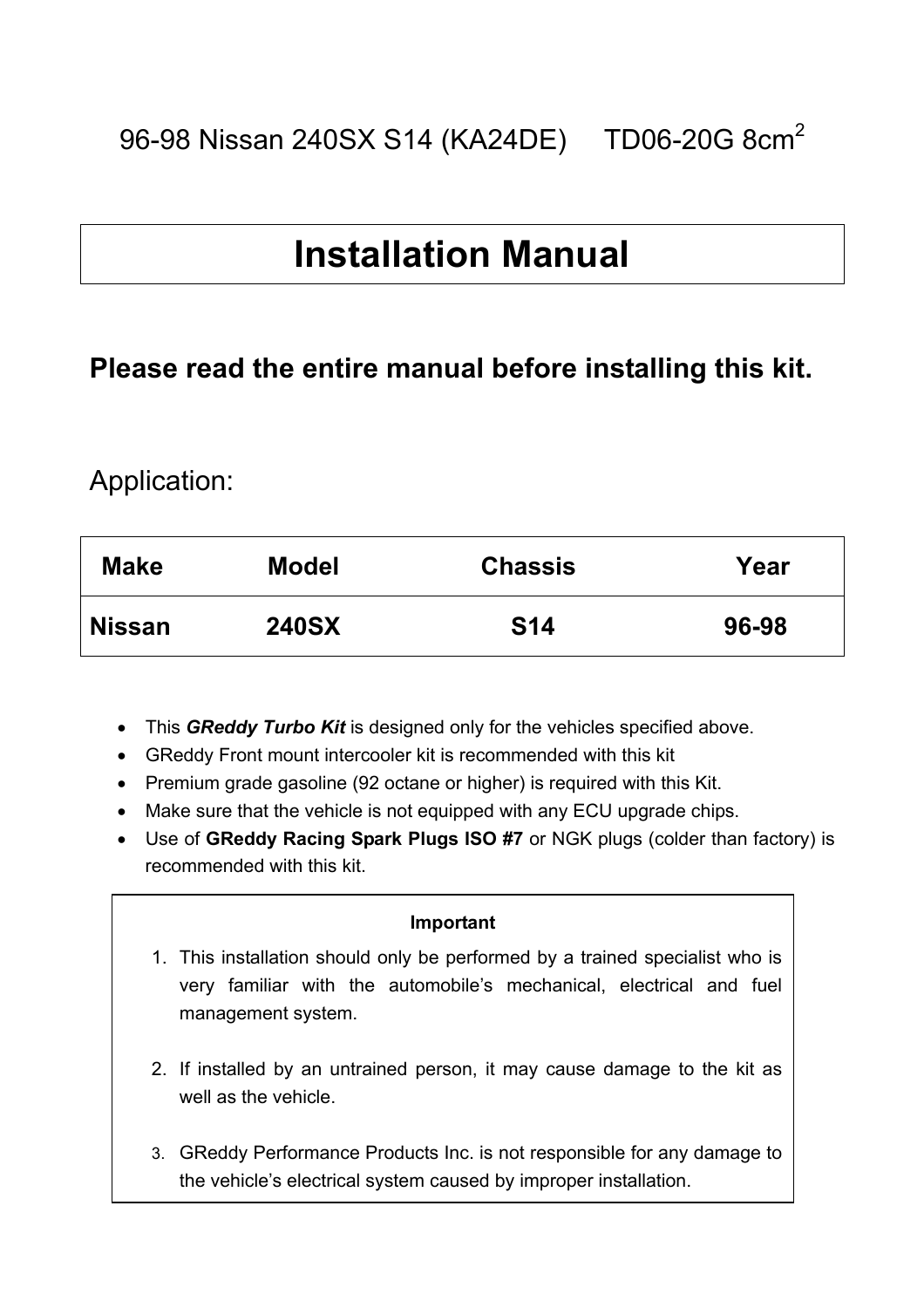# 1. Parts list

| $1_{-}$ |                                      | Turbocharger TD06-20G 8cm2 P380                                       |                |  |
|---------|--------------------------------------|-----------------------------------------------------------------------|----------------|--|
|         |                                      | 2. Exhaust manifold (Cast Ductile Iron)                               |                |  |
|         | 3. Downpipe $(60\% \text{ steel})$   |                                                                       |                |  |
|         |                                      | 4. Compression Pipe C-1 (500 Aluminum)                                |                |  |
|         | 5.                                   | $C-2$ (50 $\oslash$ Aluminum)                                         |                |  |
| 6.      |                                      | $C-3$ (60 $\oslash$ Aluminum)                                         |                |  |
|         |                                      | 7. Suction Pipe (80% Aluminum)                                        |                |  |
|         | 8. Airinx AY-M Blue Filter           |                                                                       |                |  |
|         | 9. Airinx Adapter                    |                                                                       |                |  |
|         |                                      |                                                                       |                |  |
|         | 10. Oil Pressure Line 1200mm         |                                                                       |                |  |
|         | 11. Oil Pressure Fitting 3-way 1/8PT |                                                                       |                |  |
|         |                                      |                                                                       |                |  |
|         | 13. <u>" 1/8PT – 1/8PF</u>           |                                                                       |                |  |
|         |                                      | 14. Oil Pressure Banjo Fitting Small (Male & Female)                  | 1set           |  |
|         | 15. Copper Washer 100 (t=1.0)        |                                                                       | 2              |  |
|         | 16. Oil Return Flange Pipe 190       |                                                                       |                |  |
|         |                                      | 17. Oil Return Pipe 190 (Weld-on Type)                                |                |  |
|         |                                      | 18. Oil Return Spacer 150-70 10mm                                     |                |  |
|         | 19. Hose 5 $\varnothing$ 1500mm      |                                                                       |                |  |
|         |                                      | 20. "160 1120mm (Breather 240mm, Blow-by 480mm. Power steering 400mm) |                |  |
|         | 21. <u>" 190 320mm</u>               |                                                                       |                |  |
|         | 22. Silicone Hose 50⊘ Straight       |                                                                       | 2              |  |
|         | 23.                                  | 80 $\oslash$ Straight (60mm)                                          |                |  |
| 24.     | $\alpha$                             | 50Ø-60Ø Reducer                                                       | 1              |  |
|         | $\pmb{\mathfrak{c}}$<br>25.          | 60Ø-70Ø Reducer                                                       |                |  |
| 26.     | $\alpha$                             | <u>70∅-80∅ Reducer</u>                                                | 1              |  |
|         |                                      |                                                                       |                |  |
|         | 27. Hose band                        | $16\varnothing$<br>#10                                                | 4              |  |
|         | 28. Hose band                        | 19Ø<br>#12                                                            | $\overline{2}$ |  |
|         | 29. Hose band                        | $50\varnothing$<br>#32                                                | $\overline{5}$ |  |
|         | 30. Hose band                        | #36<br>$60\varnothing$                                                | $\overline{2}$ |  |
|         | 31. Hose band                        | $70\varnothing$<br>#44                                                | $\overline{2}$ |  |
|         | 32. Hose band                        | $80\%$<br>#48                                                         | $\overline{3}$ |  |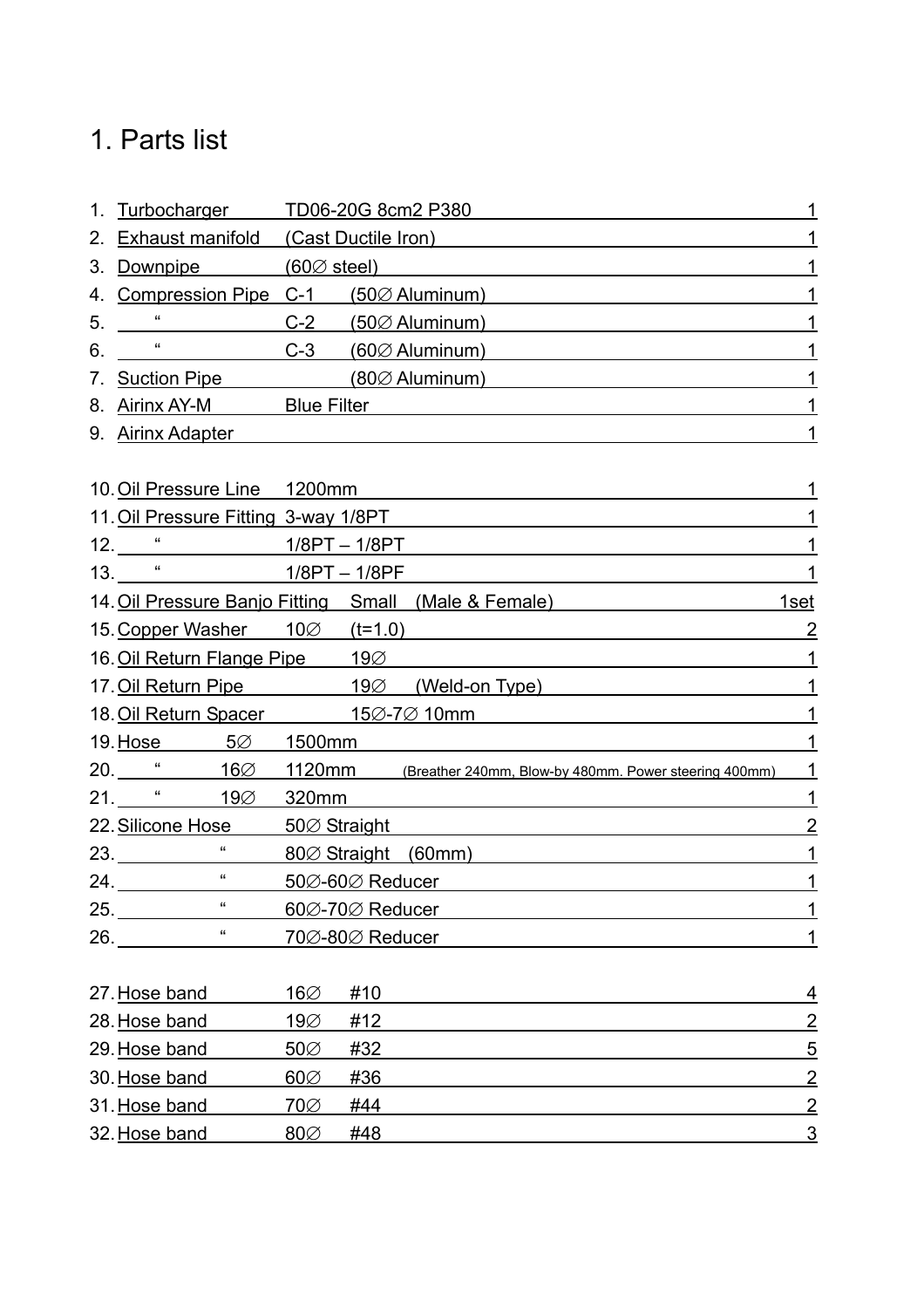# **1. Parts list**

| 33. Compression Pipe C-3 Bracket<br>1                   |                |  |  |  |
|---------------------------------------------------------|----------------|--|--|--|
| 34. Heatshield Bracket A                                |                |  |  |  |
| 35. Heatshield Bracket B                                |                |  |  |  |
| 36. Heatshield                                          |                |  |  |  |
| 37. Restricter 80Ø-42Ø                                  |                |  |  |  |
| 38. Gasket Exhaust Manifold                             | 1set           |  |  |  |
| 39. <b>*</b> Turbo Inlet                                |                |  |  |  |
| 40. <b>***</b> Turbo Outlet                             |                |  |  |  |
| 41. <b>41.</b> "Oil Return                              | 1              |  |  |  |
| 42. Thermo Cloth 1000mm                                 | 3              |  |  |  |
| 43. Vacuum fitting $5\varnothing$ - 1/8PT               | $\overline{2}$ |  |  |  |
| 44.3-Way vacuum fitting                                 | 1              |  |  |  |
| 45. Zip Ties 150mm                                      | 10             |  |  |  |
| 46. e-Manage                                            | 1              |  |  |  |
| 47. e-Manage Harness                                    |                |  |  |  |
| 48. Injectors 370cc (Top Feed Type)                     | 4              |  |  |  |
| 49. Injector Harness harness, wire connector, insulator |                |  |  |  |
| 50. Fuel Rail Assembly                                  |                |  |  |  |
| 51. Fuel Rail Spacer 38.5mm                             |                |  |  |  |
| 52. Fuel Regulator Adapter Fitting                      |                |  |  |  |
| 53. Fuel Rail Fitting                                   | 1              |  |  |  |
|                                                         |                |  |  |  |
| 54. M5x10mm Stainless Cap P=0.8<br>B                    | 2              |  |  |  |
| 55. M6x15mm<br>Stainless P=1.0<br>B<br>N                | 7              |  |  |  |
| 56. M6x25mm Stainless P=1.0<br>B<br>N                   | 1              |  |  |  |
| <b>Stainless</b><br>57. M6<br>S/W<br>F/W                | <u>10</u>      |  |  |  |
| 58. M8x55mm Stainless Cap P=1.25<br>F/W<br>B            | $\overline{2}$ |  |  |  |
| 59. M10x20mm Stainless<br>$P = 1.5$<br>S/W<br>B         | $\overline{3}$ |  |  |  |
| 60. M10x35mm Stainless Stud P=1.25 - 1.25<br>B          | $\mathbf 1$    |  |  |  |
| 61. M10x45mm Stainless Stud P=1.25 - 1.50<br>B          | $\overline{5}$ |  |  |  |
| S/W<br>62. M10<br><b>Stainless</b><br>N<br>$P = 1.25$   | 15             |  |  |  |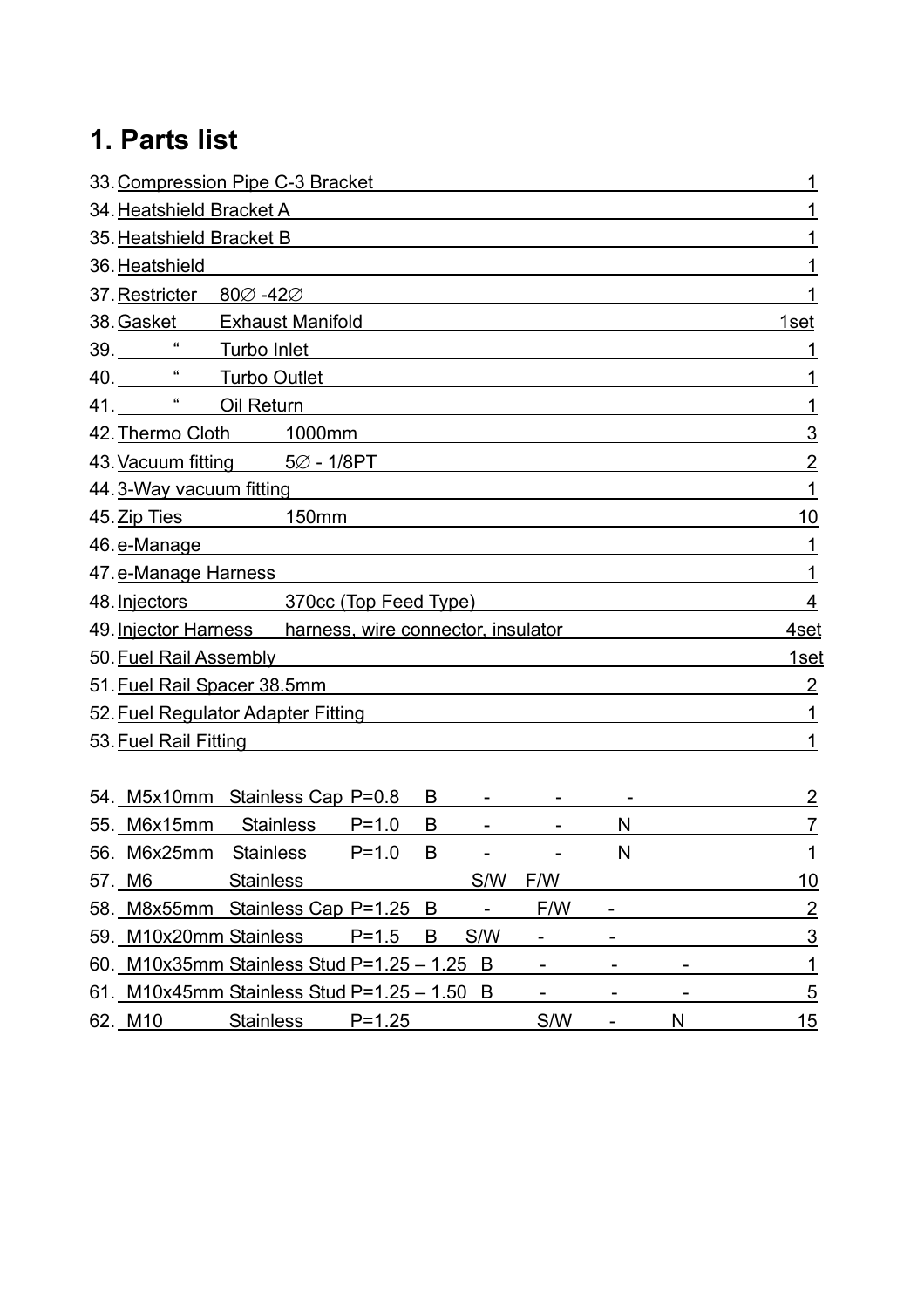













 $4\hspace{1.5cm}5\hspace{1.5cm}6$ 









7 8 9









10 11 12 - 13 14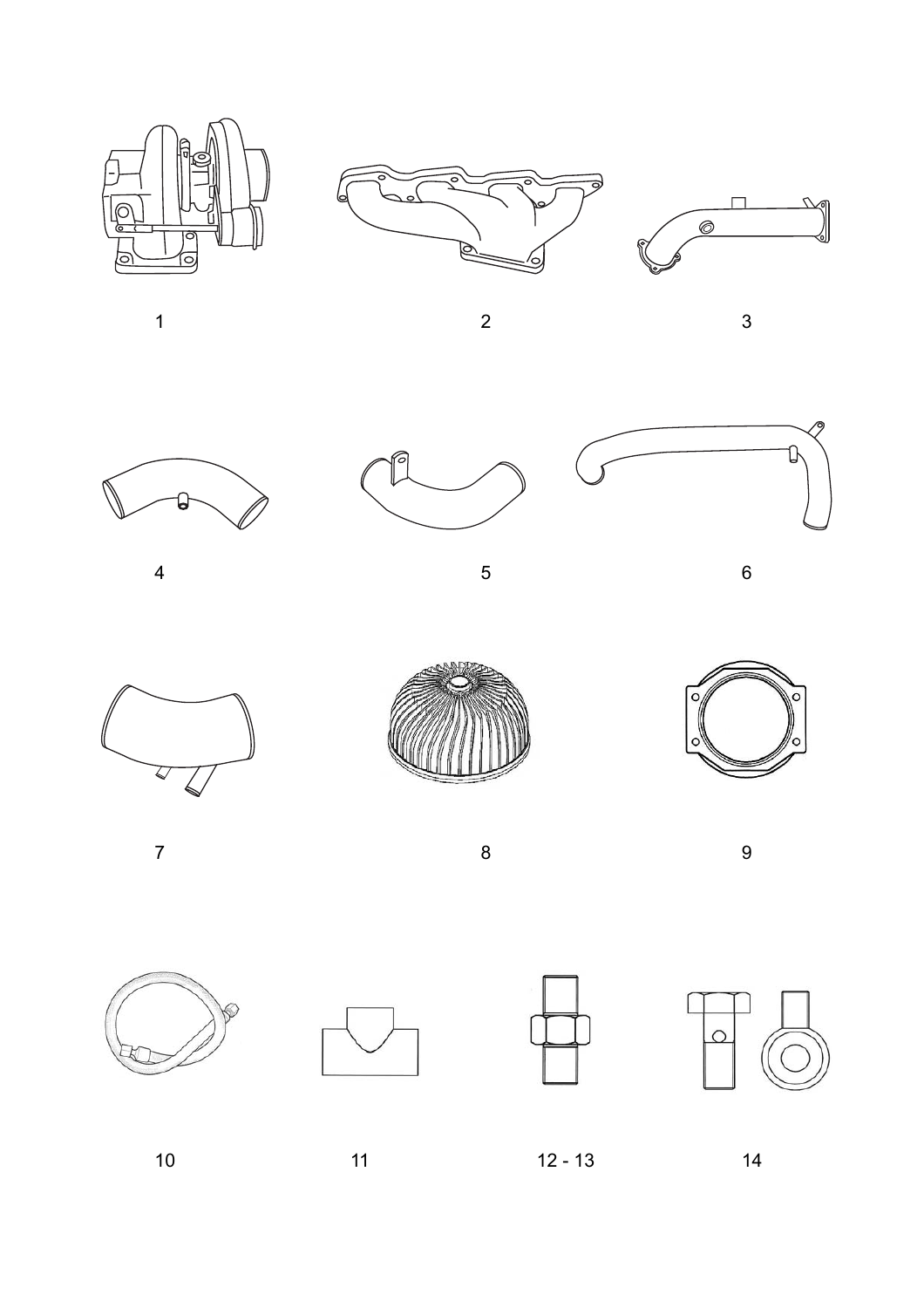



 $\hat{\mathcal{O}}$ 15 16 17 18











 $\circ$ 

Ō,

6







ි)

6













 $\circ$ 

 $\circ$ 

 $\circ$ 

41 42 43 44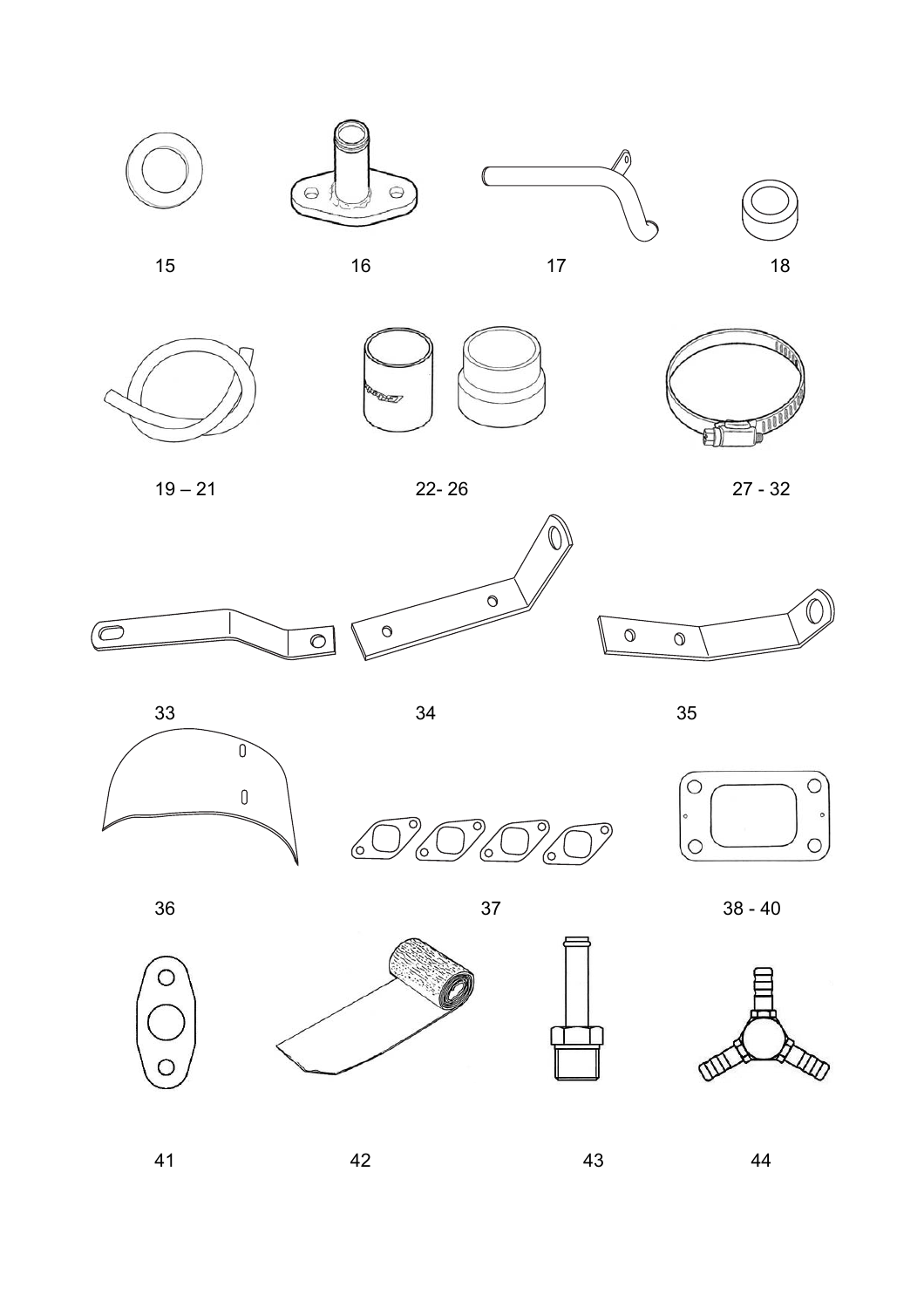





45 46 47







48 50 51











 $52$   $53$   $54-62$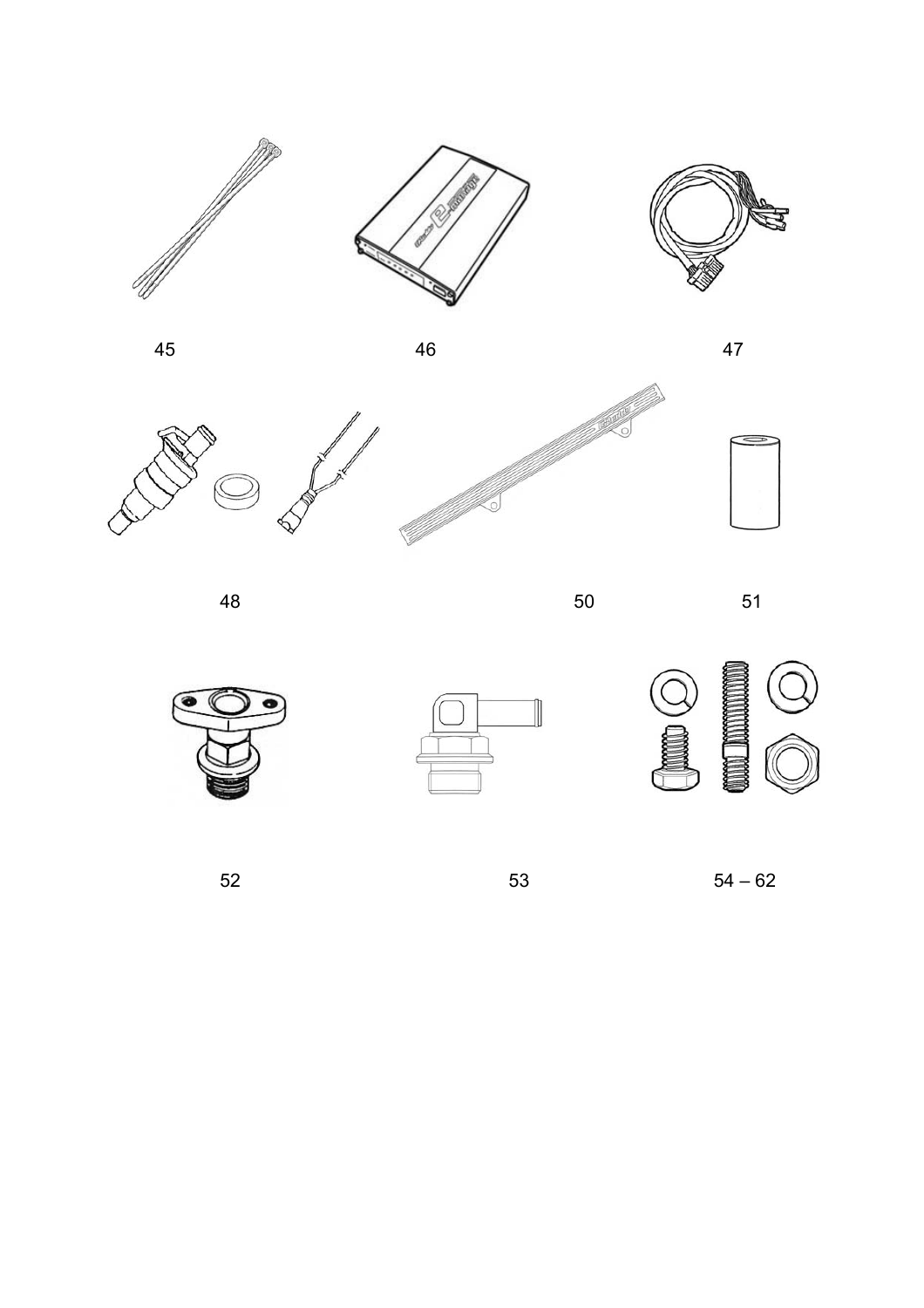# 2. Removal of Stock Parts

When removing the stock parts, make sure you read over the

factory repair manual for proper procedures.

- 2-1 Disconnect the negative terminal of the battery.
- 2-2 Drain the engine oil and power steering fluid.
- 2-2 Disconnect the air flow meter.
- 2-4 Remove the Air cleaner assembly with airflow meter, intake tube, breather hose and Intake temperature sensor.
- 2-5 Disconnect the primary and secondary O2 sensor and remover the catalytic converter.
- 2-6 Remove the exhaust manifold.
- 2-7 Remove oil pan (Please refer to the factory service manual for detail instructions for removing the oil pan.)
- 2-8 Remove the fuel rail assembly with injectors and regulator.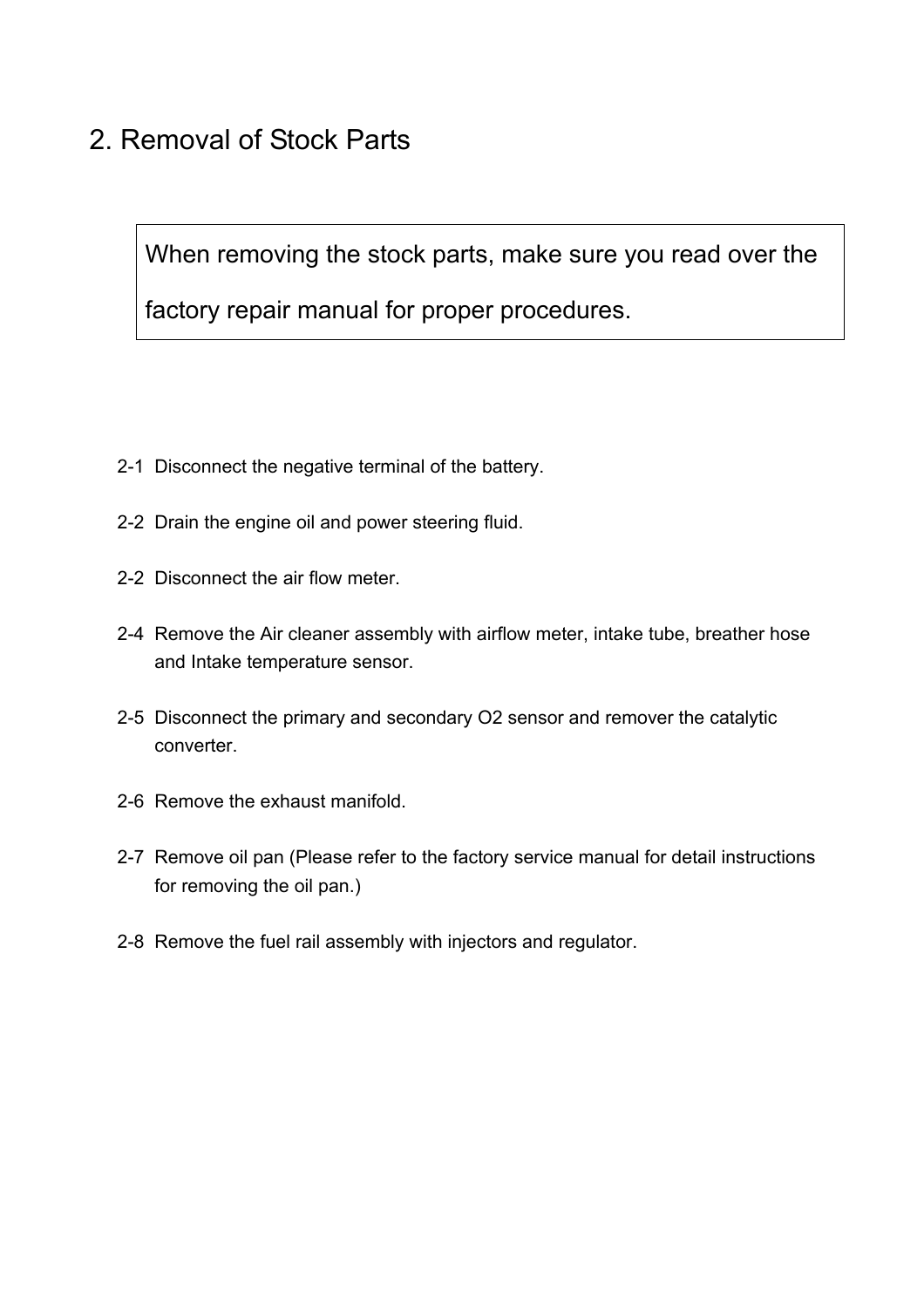# 3. Kit Installation

### **3-1 Oil pan modification**

- 1. Clean the oil pan.
- 2. Install the oil return pipe using the provided spacer as shown.
- 3. Mark the oil pan to drill out for the 19mm hole.
- 4. Remove the oil return pipe and drill out the marked hole.
- 5. Reinstall the oil return pipe and weld the pipe to the oil pan.
- 6. Clean the welded area and paint to prevent rusting.
- 7. Reinstall the oil pan on to the engine. (Parts used #17, 18, 51, 52)

# Spacer

### **3-2 Thermo Cloth Installation**

1. Wrap the AC line, O2 sensor wire with the provided thermo cloth.

(Parts used #42)

### **3-3 Replace Power Steering Hose**

- 1. Cut the provided 16∅ hose to 400mm and wrap it with thermo cloth.
- 2. Replace the power steering hose with this hose.

(Parts used #20, 27, 42)

### **3-4 Replace Stud Bolt**

1. Remove the bottom stud bolt on the #3 port on the cylinder head and replace it with the provided stud bolt.

(Parts used #54)

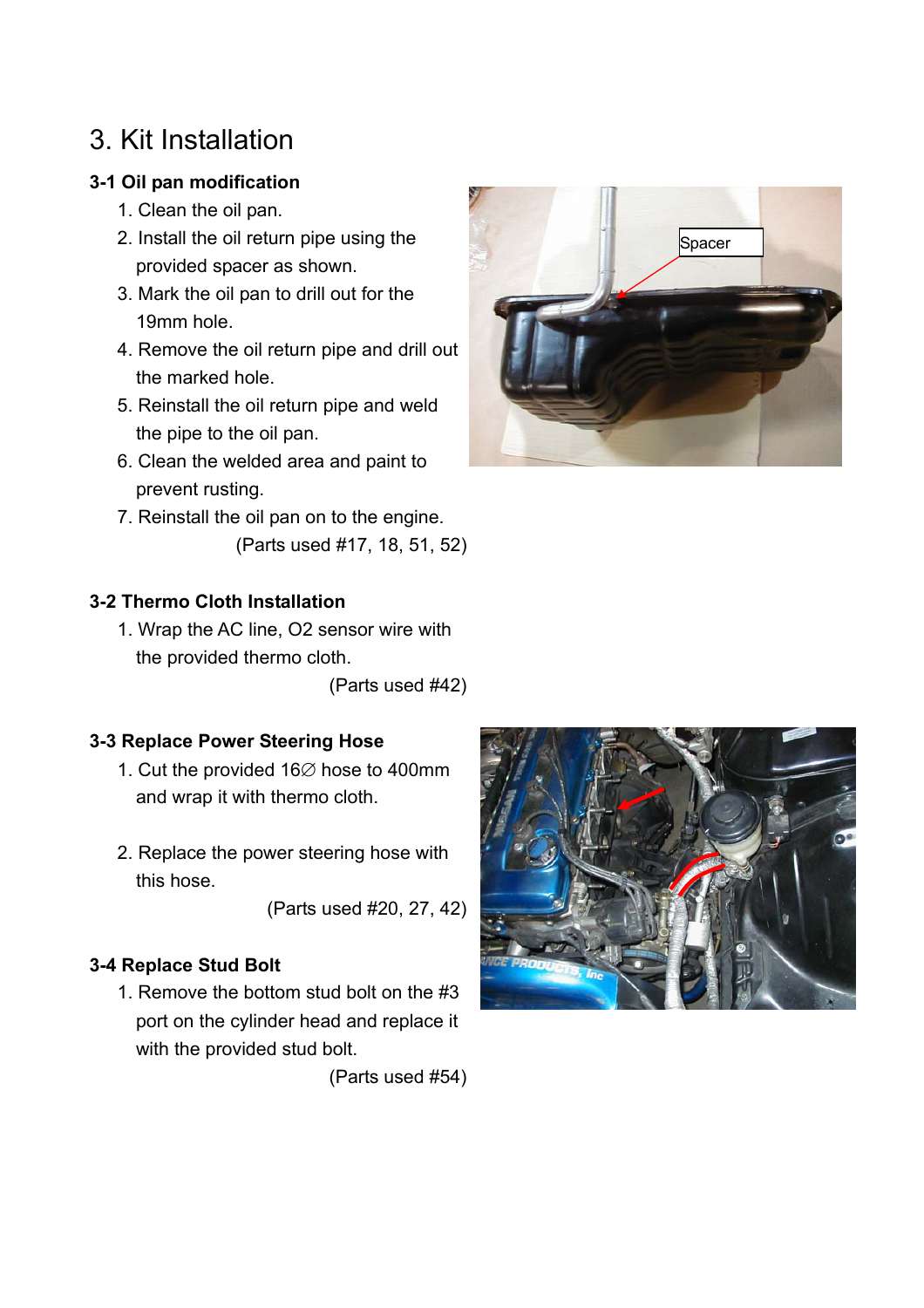### **3-5 Exhaust Manifold Installation**

1. Install the exhaust manifold with the provided gaskets and hardware.

(Parts used #2, 38, 56)



### **3-6 Turbo Installation**

1. Install the oil return pipe to the turbo using provided gasket and hardware. (Parts used #1, 16, 41, 50, 52)



2. Install the turbo assembly to the manifold

(Parts used #39, 55, 56)

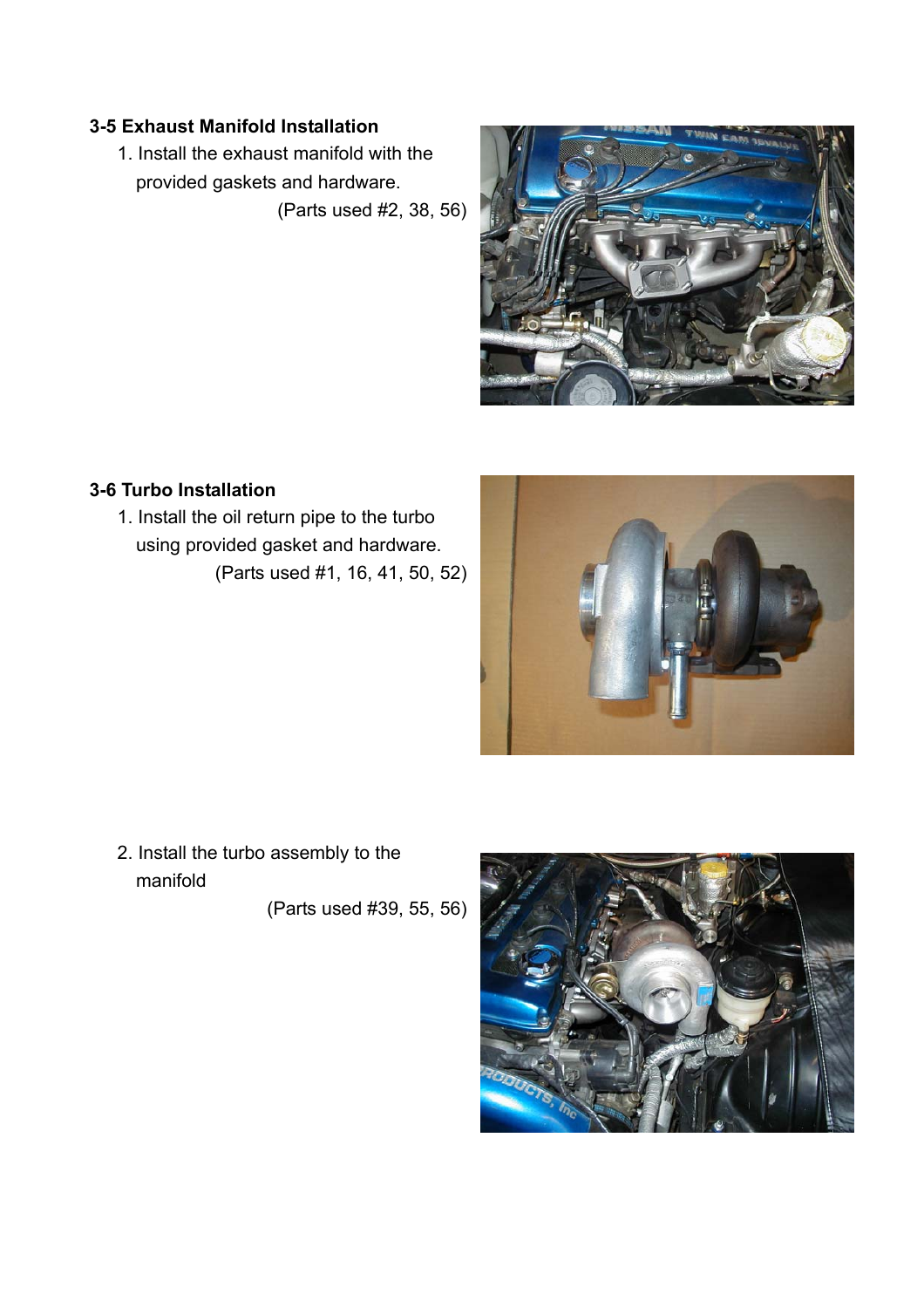### **3-6 Oil Pressure Line Installation**

1. In stall the oil pressure fitting to the block. Install the three way fitting between the block and the factory oil pressure sensor.

(Parts used #10, 11, 12, 13)



2. Install the Oil Pressure line to the three way fitting and route the line under the engine by the sub-frame as shown.



3. Install the banjo fitting to the pressure line and connect the line to the turbocharger as shown.

(Parts used #14, 15)

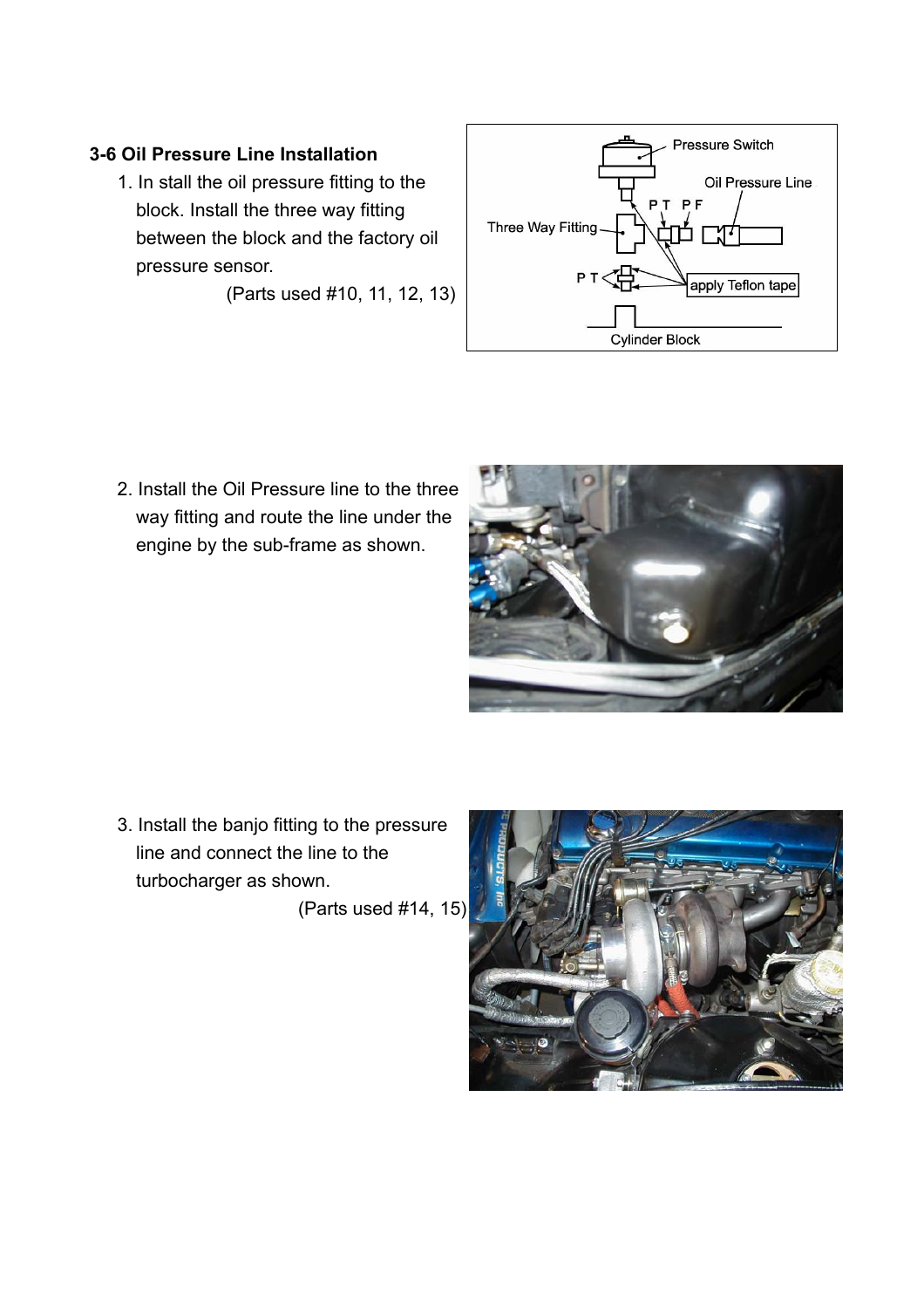### **3-7 Oil Return Line Installation**

1. Wrap the oil return hose with the provided thermo cloth and install the hose from the turbocharger to the oil pan.

(Parts used #21, 28, 42)



### **3-8 Down Pipe Installation**

1. Install the downpipe to the turbocharger as show using provided gasket and hardware.

(Parts used #3, 40, 53)



2. Install provided stud bolt and secure the down pipe to the transmission housing as shown.

(Parts used #55)

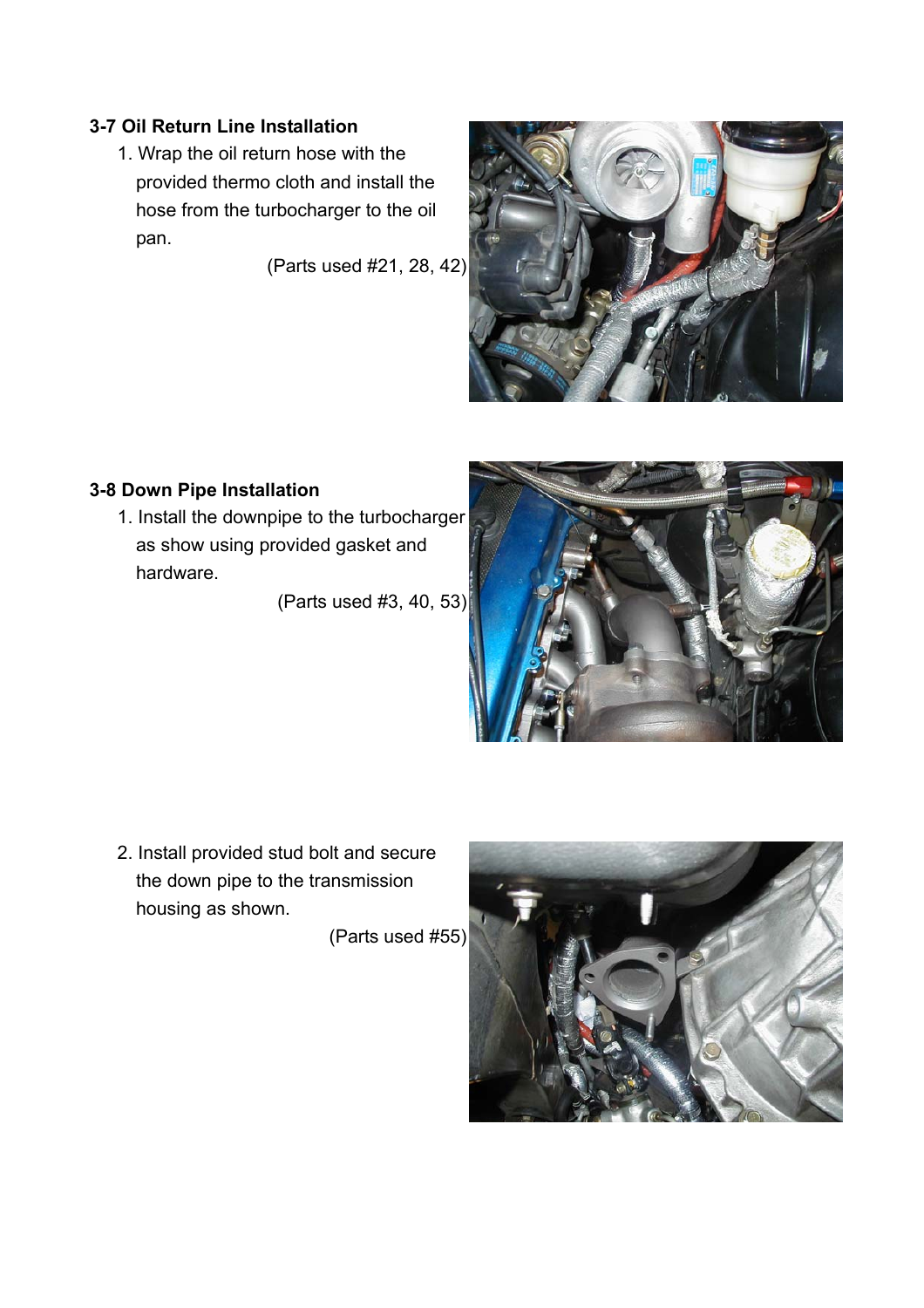### **3-9 Catalytic Converter Installation**

1. Install the factory catalytic converter to the down pipe.



### **3-10 Heatshield Installation**

1. Install the heat shield to the turbocharger as shown. (Parts used #34, 45, 36, 50, 50)



### **3-11 Compression Pipe Installation**

- 1. Install C-1, C-2 to turbo out let. (Parts used #4, 5, 22, 29, 51, 52)
- 2. Install C-3 from C-2 to throttle body in let. Secure the pipe to the radiator fan shroud as shown.

(Parts used #6, 20, 24, 25, 27, 29, 30, 31)

3. Install the vacuum line for the actuator with a 3way tee from the fuel pressure regulator to the actuator.



(Parts used #19, 43)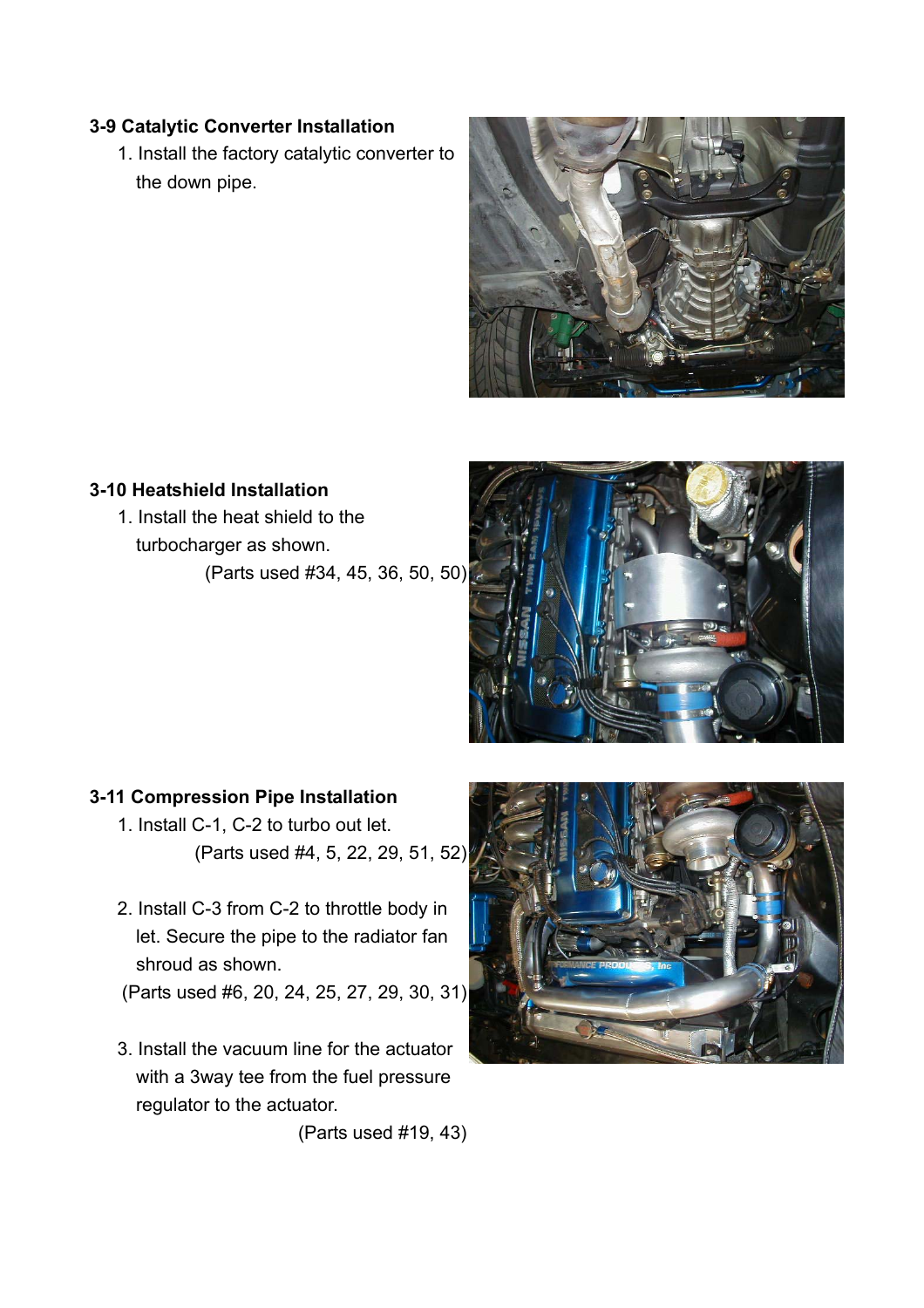### **3-12 Suction Pipe Installation**

1. Install the Airinx adapter on to the Airinx filter housing.

(Parts used #8, 9)

2. Install the S-1 to the turbo inlet and install the Airinx assembly to the S-1 as shown.

(Parts used #7, 23, 26, 31, 32, 37)

3. Install the blow-by, and idle control valve hose to the C-3 and S-1 as shown.

(Parts used #19, 20, 28, 44, 45)

### **3-13 Injector and Fuel rail Installation**

- 1. Cut the factory injector harness and install the provided injector harness. (Parts used # 49)
- 2. Install the Fuel Regulator fitting and fuel rail fitting on to the rail using the provided o –rings.

(Parts used #50, 52, 53)

3. Install the factory fuel regulator to the fitting on the new rail with provided hardware.

(Parts used #54)

4. Install the factory fuel regulator to the fitting on the new rail with provided hardware.

(Parts used #54)

5. Install the provided injectors with the new fuel rail assembly.

(Parts used #48)

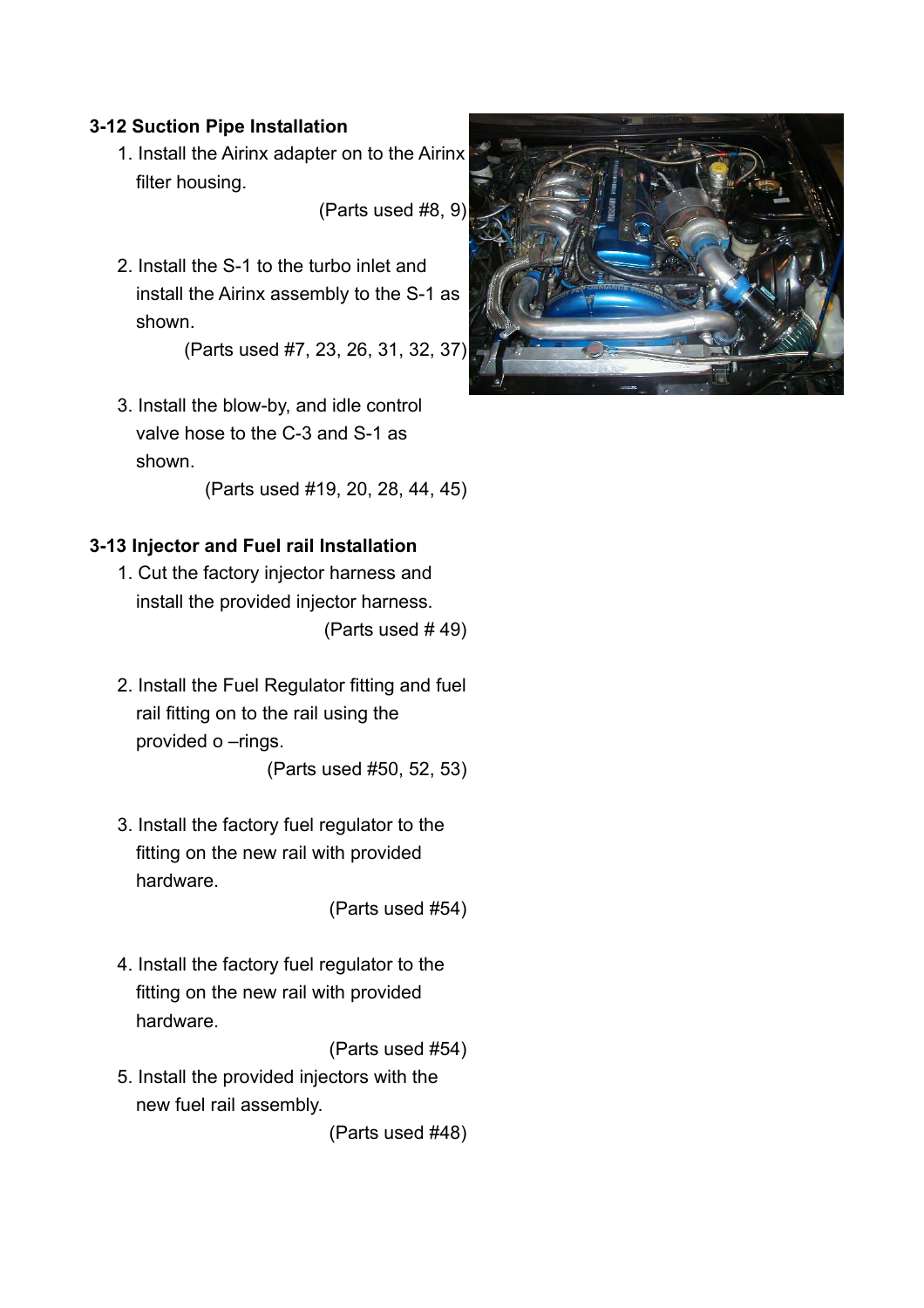### **3-14 E-manage Installation**

1. Wire in the E-manage to the factory ECU.

**Important! Make sure to solder all the wires in except for the wires that has male and female connectors.** (Parts used # 46, 47)

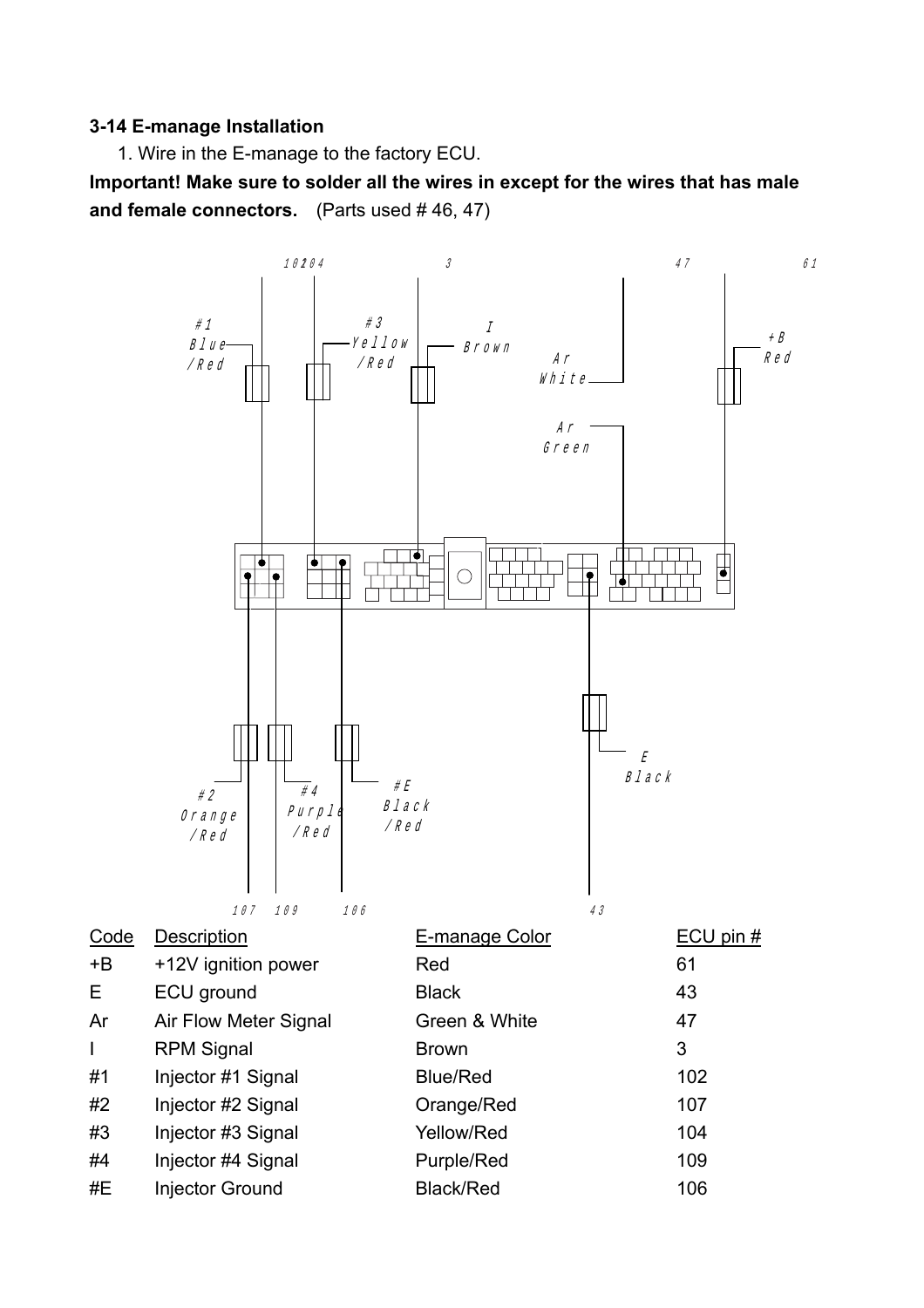### **3-15 Starting the Engine**

- (1) Refill the engine oil to factory spec.
- (2) Check all the hoses and wires connection, then reconnect the negative side of the battery.
- (3) Turn the ignition to "ON" position 2-3 times to get fuel pressure. Then, check the injectors and the fuel rail for any fuel leaks.

 **\* Repair any fuel leaks before starting the engine. Starting the engine with a fuel leak can cause fire in the engine compartment and can be very dangerous.** 

- (4) Remove the ECM fuse and crank the engine to get oil pressure to the turbo. (Until the oil light on the dash turns off) Check for any oil leaks, then reinstall the fuse and start the engine.
- (5) While idling, check for any oil, coolant, or air leeks.
- (6) After inspection, reinstall the under cover and other stock parts that was removed.
- (7) On the initial run, be sure to have a boost gauge to check the turbo-actuator setting. This turbo kit is preset to boost between 0.6kg/cm<sup>2</sup> to 0.6kg/cm<sup>2</sup>. It is very important that you monitor the boost pressure, and make sure not to over boost. Over boosting can cause engine damage.

This completes the Turbo Kit installation.

### **Important!**

- **It is very important that you monitor the boost pressure, and make sure not to over boost. Over boosting can cause engine damage.**
- **GReddy Performance Products, Inc. is not responsible for any engine damage caused by over boosting (increased boost), modification to the kit, and/or misuse of the product. NO WARRANTY is offered.**
- **Due to lack of control over proper installation and use of this product,**  NO WARRANTY is offered for this kit.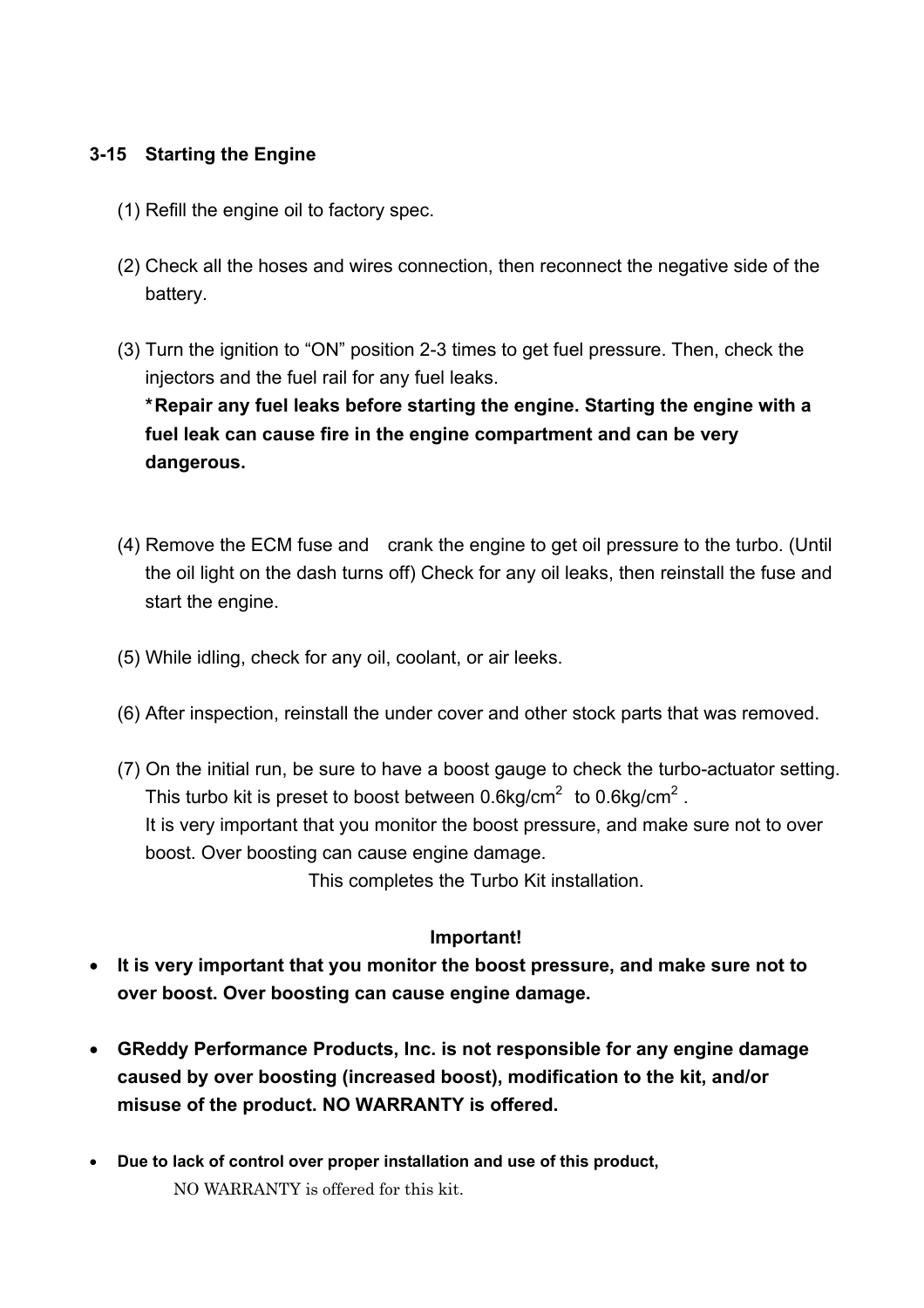### **e-manage Information**

### **Important!**

- **The e-manage included in this kit is preprogrammed for the this turbo kit.**
- **Do not attempt to adjust any of the setting in the e-manage.**
- **Any adjustments made can cause damage to the e-manage, engine and the factory ECU.**



### **Important!**

**As of 5/25/03 this kit is not a street legal kit. Please ignore the label on the e-manage.**

### **ACTIVE L.E.D.**

- 3 When the ignition is turned on, it will illuminate and flash GREEN.
- 4 When it reaches to the A.A.V. setting RPM range, it will illuminate and flash ORANGE.
- 5 When an error is detected it will flash RED.

### **INTERACTION L.E.D.**

3 This will illuminate when there is a connection with PC.

### **Checking Error Codes**

When the unit is powered up and if there are any errors, the ACTIVE L.E.D will turn "RED" from "GREEN", and begin to flash.

If this happens shut the engine off and turn the ignition switch to "ON" position to go to Self Troubleshooting Mode. While in the Self Troubleshooting Mode, the L.E.D. will show the error code. Turn off the ignition. Check the error code in the chart below and fix the problem. The error code will show until the error is corrected.